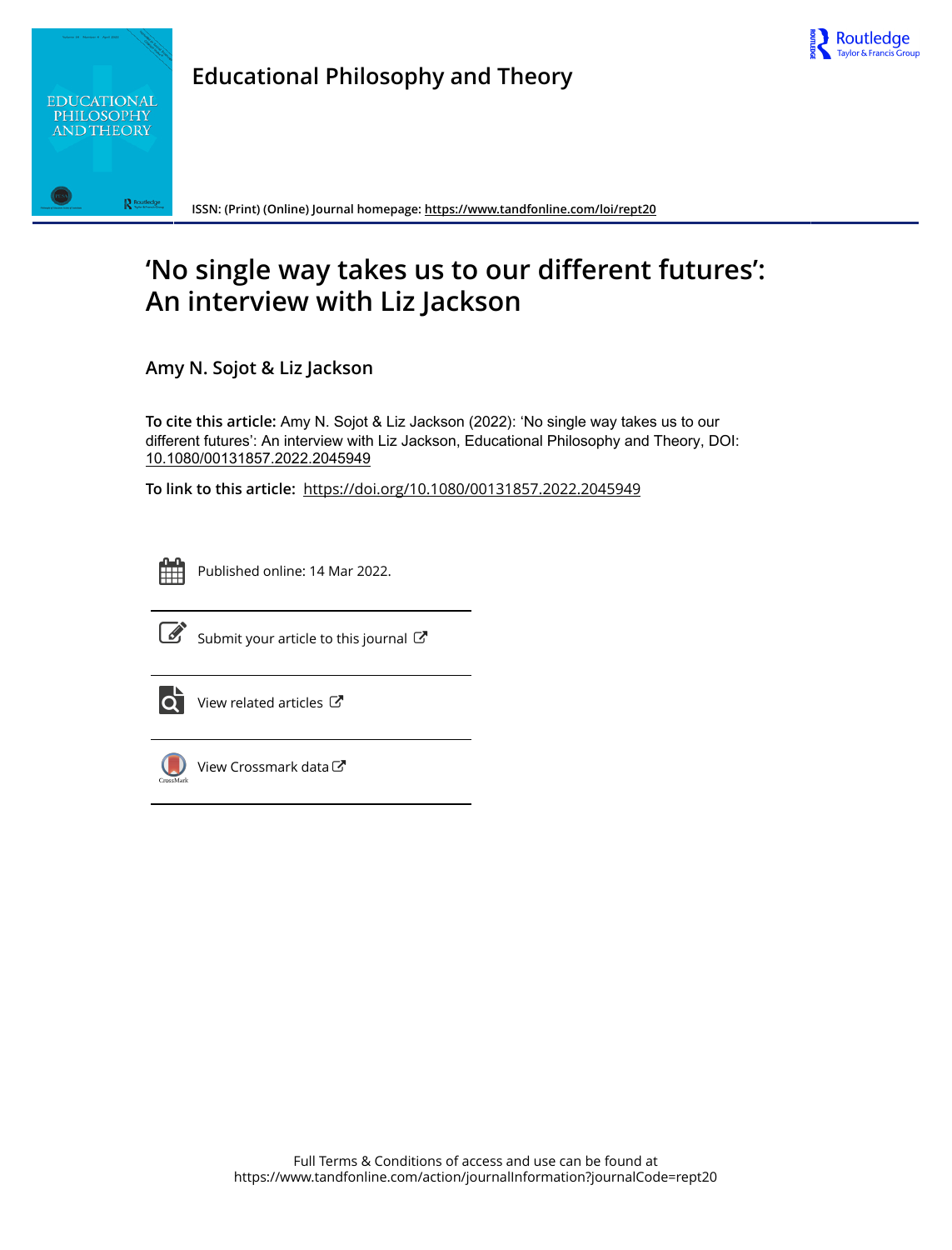## INTERVIEW

Routledge Tavlor & Francis Group

Check for updates

# **'No single way takes us to our different futures': An interview with Liz Jackson**



Liz Jackson is Professor of Education and Head of Department of International Education at the Education University of Hong Kong. Liz served as the President of the Philosophy of Education Society of Australasia (PESA) from 2018–2020 and became a PESA Fellow in 2021. Additionally, Liz is Deputy Editor for *Educational Philosophy and Theory* and is Editor for the Routledge book series, New Directions in the Philosophy of Education. The journey to her current location in Hong Kong has taken a global path. Liz received her bachelor's degree at Portland State University in Oregon and her Master's degree in philosophy of education at Cambridge. She then completed her PhD at the University of Illinois at Urbana-Champaign. During this time and after, her work brought her to Turkey, Scotland, Mexico, New Zealand, United Arab Emirates, and South Africa, all experiences that have helped inform her approach to doing educational research.

Liz's contributions to the field are vast. Her scholarship rigorously examines the underpinnings of identity with particular emphasis in the philosophy of education and global studies in education. This focus allows Liz to consider identity's various facets and how those facets both influence and are influenced by the social and political contexts in which they occur. Her recent work demonstrates a refreshing attention to skilfully excavating the political, moral, civic, social, and emotional dimensions of the human experience, all while being cognisant of how these experiences pertain to the broader educational discourse. Liz's interventions are well-regarded, with each of her first three single-authored books — *Muslims and Islam in US Education: Reconsidering Multiculturalism* (Jackson, 2014), *Questioning Allegiance: Resituating Civic Education* (Jackson, 2019a), and *Beyond Virtue: The Politics of Educating Emotions* (Jackson, 2020a) — receiving multiple research awards, including the inaugural PESA Book Award and the Critic's Choice Book Award from the American Educational Studies Association (AESA).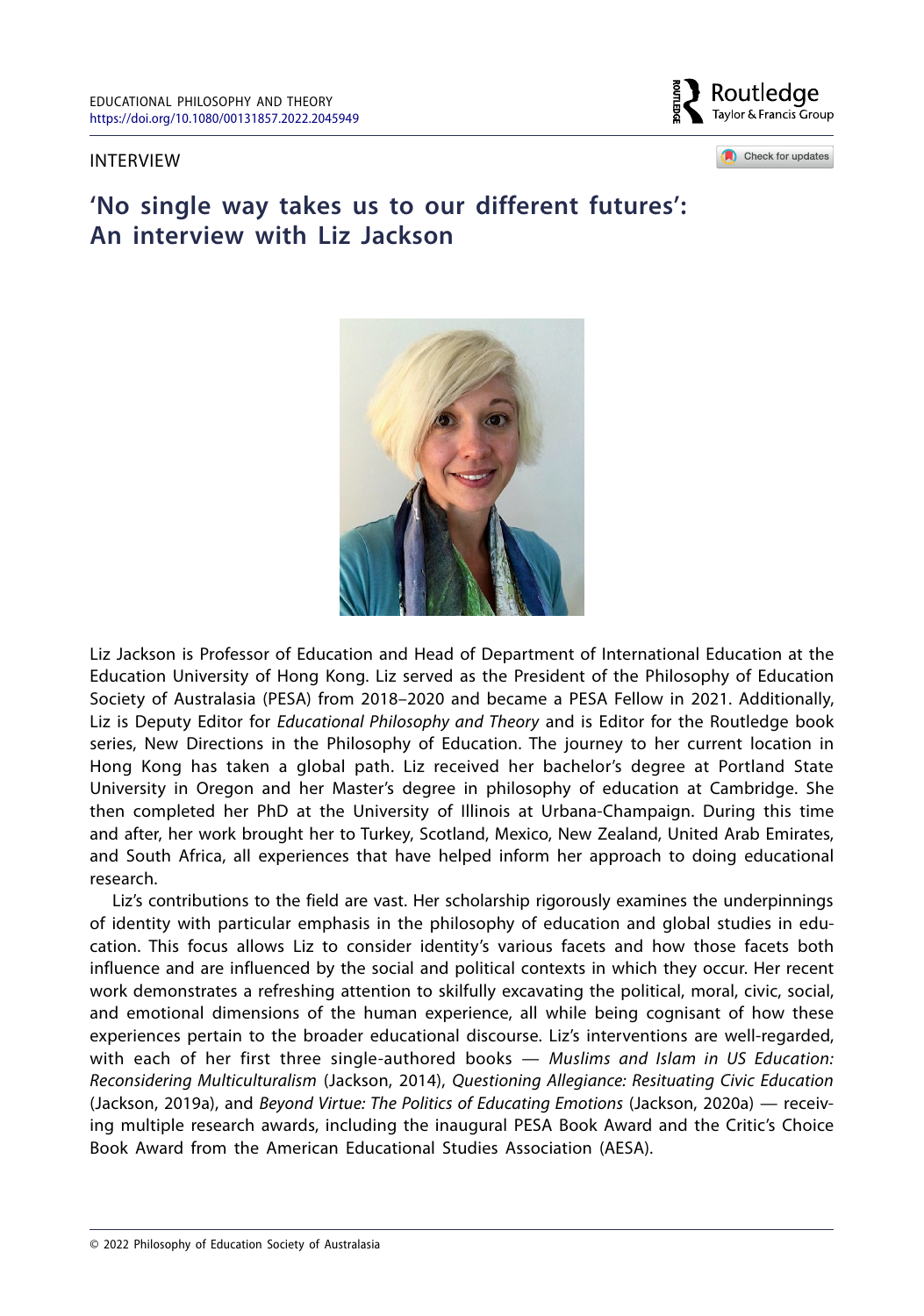#### $2 \leftrightarrow$  A. N. SOJOT AND L. JACKSON

The clarity with which Liz uncovers the philosophical, political, and sociocultural habits embedded in education extends beyond her scholarship. She is generous with her time and advice, and recognises that diverse, practical strategies are necessary to address the challenges that remain. One such strategy is this interview series in *Educational Philosophy and Theory* initiated by Liz in 2021 on women, leadership, and philosophy. In the following interview, Liz reflects on the value of developing one's own approach to philosophy of education and research that is authentic, collaborative, generative, and prioritises diverse voices and views. She also shares what inspired her to begin this project, thereby adding further dimension to issues previously discussed in the series (Jackson, [2021a](#page-8-0); Jackson & Sojot, [2021](#page-9-0); Jackson et al., [2022](#page-9-1)). Thank you, Liz, for your time, guidance, and insightful responses. This interview is the fourth in the series and has been slightly edited for content and organisation after two rounds of questions between Liz and Amy.

<span id="page-2-3"></span><span id="page-2-2"></span>\* \* \* \* \*

<span id="page-2-1"></span>**Amy**: What does it mean to you to do philosophy of education and your research at this current juncture?

**Liz**: I feel fortunate that I have been able to define philosophy of education as I like, over time. At the Philosophy of Education Society (PES) and the Philosophy of Education Society of Great Britain (PESGB) there are discussions about field purity and what the field is. Living in Hong Kong where a great deal of western philosophy of education is irrelevant to my work and life, it is more obvious to me than before how exclusive and elitist these debates can be, not to mention unhelpful, when colleagues are expected to make research impacts in the real world for all sorts of reasons (some better than others). As a student, sometimes I was told I was not philosophical enough. This tends to be the case if you write about things that are not interesting to the current leadership, or from a philosophical perspective that is not intuitive to them (Jackson, [2020b](#page-8-1)).

<span id="page-2-0"></span>Being part of PESA and working with *Educational Philosophy and Theory* (EPAT) has been great in relation to these issues. I have learned from Michael Peters (Editor-in-Chief of EPAT) that he also faced similar pressures, although I see him as a leading figure in the field. Now I am in the position after presiding over PESA and as a full professor to say philosophy of education is what I think it is, and what I like to do. The field is not borderless, but I think there's a balance philosophy of education strikes, to address real-world educational concerns, broadly speaking, and connect them with abstract ideas. To do this well is another question—but that's what it is.

**Amy**: In doing this series so far, one of the questions that generated vibrant and illuminating responses is a question that you posed to Felicity, Nesta, and Tina. So, I'd like to turn your question to you: What did you want to be or do when you were growing up?

**Liz**: From a young age, I wanted to be a school teacher. I came from the 'wrong' side of town, from a broken home with uneducated elders around me. Although I loved to please my teachers and compete intellectually, I saw most of the kids like me did not have a chance to succeed. The teachers seemed to punish them for not being working or middle class, for not coming to school eager and ready to learn, for not valuing education. This is not the fault of children coming from impoverished backgrounds whose parents did not benefit much if at all from education; nasty, elitist teachers just make it worse. So I wanted to be a teacher, as I was sure, when I compared myself to my teachers, that I could help make schools places for opportunities rather than for justifying failures and inequities. That was the situation, until I started learning more about education and its systematic nature as an undergraduate studying teacher education.

**Amy**: Was higher education an expectation?

**Liz**: When I was graduating from high school, it was an ideal for almost all young people in the states. However, probably less than half of the students I graduated with completed a bachelor's degree. I personally was dying to get out of dodge and fell in love with higher education and everything I associated with it—adulthood, living in the 'big' exciting city of Portland, Oregon,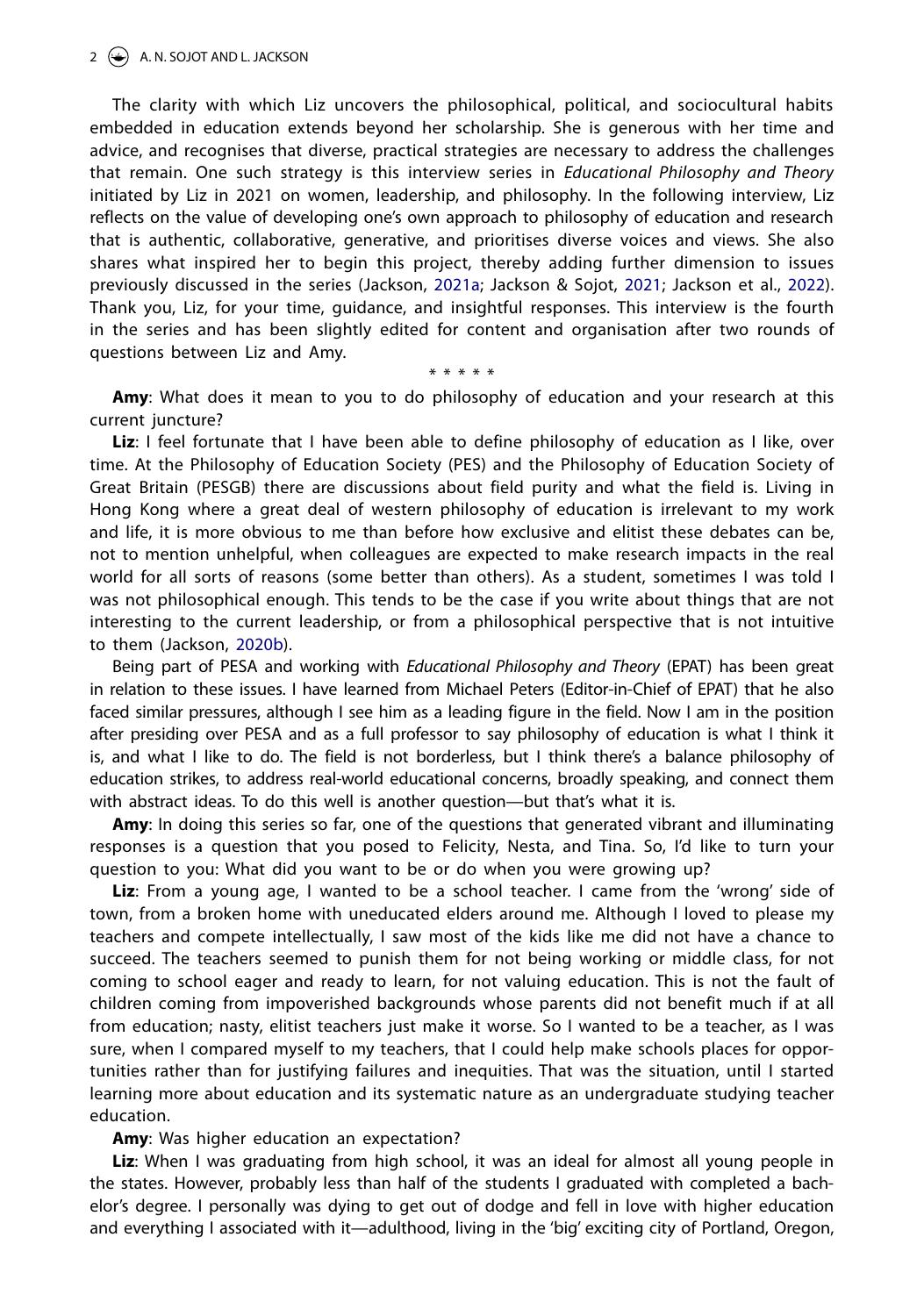independence. I managed to get enough scholarship and work-study funding to complete my undergraduate studies in social sciences (for teacher education) at Portland State University, a public university that did not have a great reputation at that time. But my family was not happy about me taking out \$40,000 in loans to study for a Master's degree in philosophy of education at Cambridge! As none of them had travelled outside North America or completed postgraduate studies, they thought I was crazy. My aunt accused me of lying about attending Cambridge for years! Ditto regarding my more costly doctoral studies (I discuss this more in Jackson, [2021b\)](#page-8-2).

<span id="page-3-2"></span>**Amy**: From Oregon to Hong Kong is quite the journey! Can you elaborate more on your path to doing research in education? How has this journey—especially your vast experience doing international work in England, Turkey, Scotland, Mexico, New Zealand, United Arab Emirates, and South Africa—influenced your career and approach to scholarship?

Liz: I always wanted to go far from home and explore. My first opportunities were as an undergraduate. In Turkey, I taught summer camp to American children of Air Force officers stationed at Incirlik and headed east on missions in 2002—9months after September 11, 2001. (So they were mostly headed to Afghanistan.) I did not choose Turkey, but I was pleased to be placed there, having pursued Islamic and African Studies. This experience changed my life and worldview. What I had learned about Islam before, even in university, was disconnected from life in eastern Turkey, where at that time most people were not fundamentalists. The next year, I went to Mexico by myself, taking buses from Portland all the way to Mexico City, with a paper map provided by a professor, to volunteer at an indigenous school.

After that, I became committed to going abroad for my Master's. My experiences in Turkey and other travels in the Middle East influenced me to return to the states after that, during the Second Iraq War, to do my PhD research on Islamophobia in US education and media (Jackson, [2014](#page-8-3)).

<span id="page-3-1"></span>Just as I became disenchanted with school teaching after learning more about education as a system, I also became demoralised about higher education while completing my PhD and applying for jobs. After my PhD I joined the Peace Corps in South Africa, working in rural areas in policy development. I thought this would be more meaningful than work in the ivory tower. My advisor, Nick Burbules, discouraged me then; he was afraid, I think, that I would throw away my PhD. So it was a risk. And it did not go well. I missed research and evidence-based practice. I witnessed horrific corruption and systematic, structural injustice and violence, which I was powerless to do anything about (see Jackson, [2013\)](#page-8-4). After that, I was not sure what to do and took the first interesting job I was offered—I found myself in Abu Dhabi, managing policies across 17 men's and women's colleges throughout the United Arab Emirates, all part of the Higher Colleges of Technology. It was a good job in many ways. Still, I missed research. I kept publishing throughout the years, but it was hard when I lived in a mud hut with poor internet access in South Africa, and when it was part of my downtime in Abu Dhabi.

<span id="page-3-0"></span>When I interviewed for my first job in Hong Kong 10 years ago, I had never studied or been to East Asia, but what I had learned about Africa and the Middle East in university was not the whole story, either. I think I said as much in my interview. Now Hong Kong is home. These days the Covid travel restrictions here have me yearning to get on a plane—that's where all the good stuff starts for me! I still retain a romantic view about travel. I had travelled to 62 countries prior to 2020, for conferences and other work or leisure. However, now the possibility of being trapped outside Hong Kong keeps me more rooted than ever before.

To say something more philosophical, I have come to realise over time that I am one of those 'rootless cosmopolitans' that people accused Martha Nussbaum of being (although I don't think she ever was). I never felt particularly 'at home' growing up; I don't feel 'at home' in the states, and I never saw any reason to be more loyal or attached to that place or 'imagined community' than another. I saw astonishing kindness in rural Mexico and Turkey, on travels in Tunisia and Egypt, and know there is evil in every corner of the globe, too. Sometimes I think that dispositionally I was bound to find home in East Asia; I was never gifted in or impressed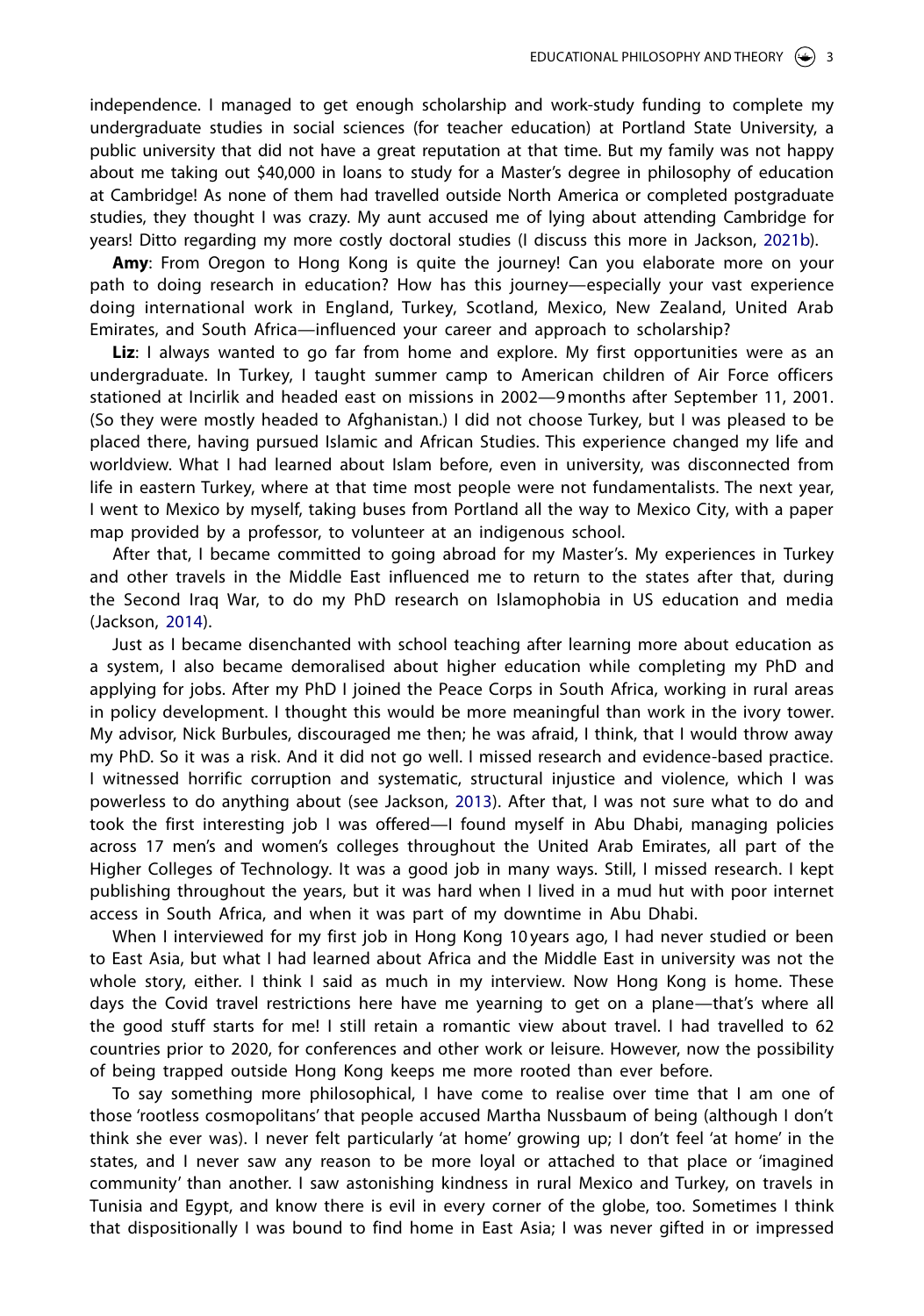by aggressive, proud argumentation still in vogue in the field in the states and United Kingdom. That helps me fit in here! Or perhaps, after a lot of cross-cultural work around the world, I am simply most comfortable in a highly diverse society where I am allowed to be unique.

**Amy**: Reflecting on your intellectual influences, which scholars or ideas do you find yourself coming back to?

<span id="page-4-1"></span>**Liz**: Ever since my Master's thesis, I have had a sentimental feeling about Kant's liberalism and Charles Taylor's politics of recognition, but after many years outside western academia I find current debates about liberalism and communitarianism outdated and irrelevant. I also started out fascinated by Martha Nussbaum, but she and I have taken divergent paths; I regard her recent work as paternalistic and white-washing (see Jackson, [2020a](#page-8-5)). I still have a fondness for many insights of Foucault. I have also always been influenced by the foundational perspectives on difference of Fazal Rizvi and Cameron McCarthy, who were both part of my doctoral committee, and Stuart Hall, whose work on media I was introduced to by Cameron. My latest heroes are Sara Ahmed and Megan Boler, for their work on the politics of emotions.

**Amy**: Speaking of emotions, congratulations on receiving the AESA Critic's Choice Book Award for *Beyond Virtue: The Politics of Educating Emotions* (Jackson, [2020a](#page-8-6))! Your work is critical, thorough, and stimulatingly multifaceted. In the past three years, you have published two other books in addition to *Beyond Virtue—Contesting Education and Identity in Hong Kong* (Jackson, [2021c\)](#page-8-7) and *Questioning Allegiance: Resituating Civic Education* (Jackson, [2019a](#page-8-8))—which also received the AESA Critic's Choice Book Award—among other numerous publications. How would you describe your own research and scholarship?

<span id="page-4-2"></span><span id="page-4-0"></span>**Liz**: Thank you for your kind words! In the past I spent a lot of time trying to figure out how to be a philosopher of education and do it well and keep a good job, rather than carving out my own place. But my more recent work, like these books you mention, focus on one thing—the diversity of the human experience as it relates to what it means to be a good person. I am fascinated by how everyone justifies their ways of being, based on experiences which are unique to themselves as individuals. To me, this is part of why we have serious conflicts in all societies. Why do some people think x is good while others think y is good? I like this question. Mostly I want to illuminate what I can observe about the world, as I think my experiences lead me to different conclusions than many others in academia—at least in regard to these key questions that I focus on.

**Amy**: Furthermore, your work fearlessly interrogates issues and concepts related to human experience that can sometimes be taken for granted in education, thereby thoughtfully exposing tensions in approaches to identity, philosophy, multiculturalism, social justice, emotions, and civic education. How would you like to think that others could use these insights?

**Liz**: Thanks for this. Most people don't know what they don't know. And this is, if anything, more true for academics, and academic philosophers, than for others. We are an insular group from a global view, and so much energy is spent justifying our own views and perspectives based on internally cherished standards. Here we need more diverse voices in the academy, because what is common sense to most entrenched members of the group is nonsense to most outside. In relation, I hope I can open a window into my own world and how it diverges from that of others, and that as a leader in the field I can learn from others and open the field more for others, so all the old guard can learn.

**Amy**: Do you feel there can be some resistance to one, acknowledging that insularity, and two, trying to mitigate it? For you, what would expanding the field for others look like?

It's funny, because what I just said about our insularity and irrelevance is obvious to me most people I know outside academia or even our discipline would never read anything I write or find it helpful. On the other hand, I can instantly sense resistance to these ideas from colleagues. I can hear people saying, hey, we're trying, and what about how anti-intellectual society is, and what's so important about impact and outreach, aren't those neoliberal buzzwords? So you raise an excellent question, Amy: what does expansion or inclusion look like?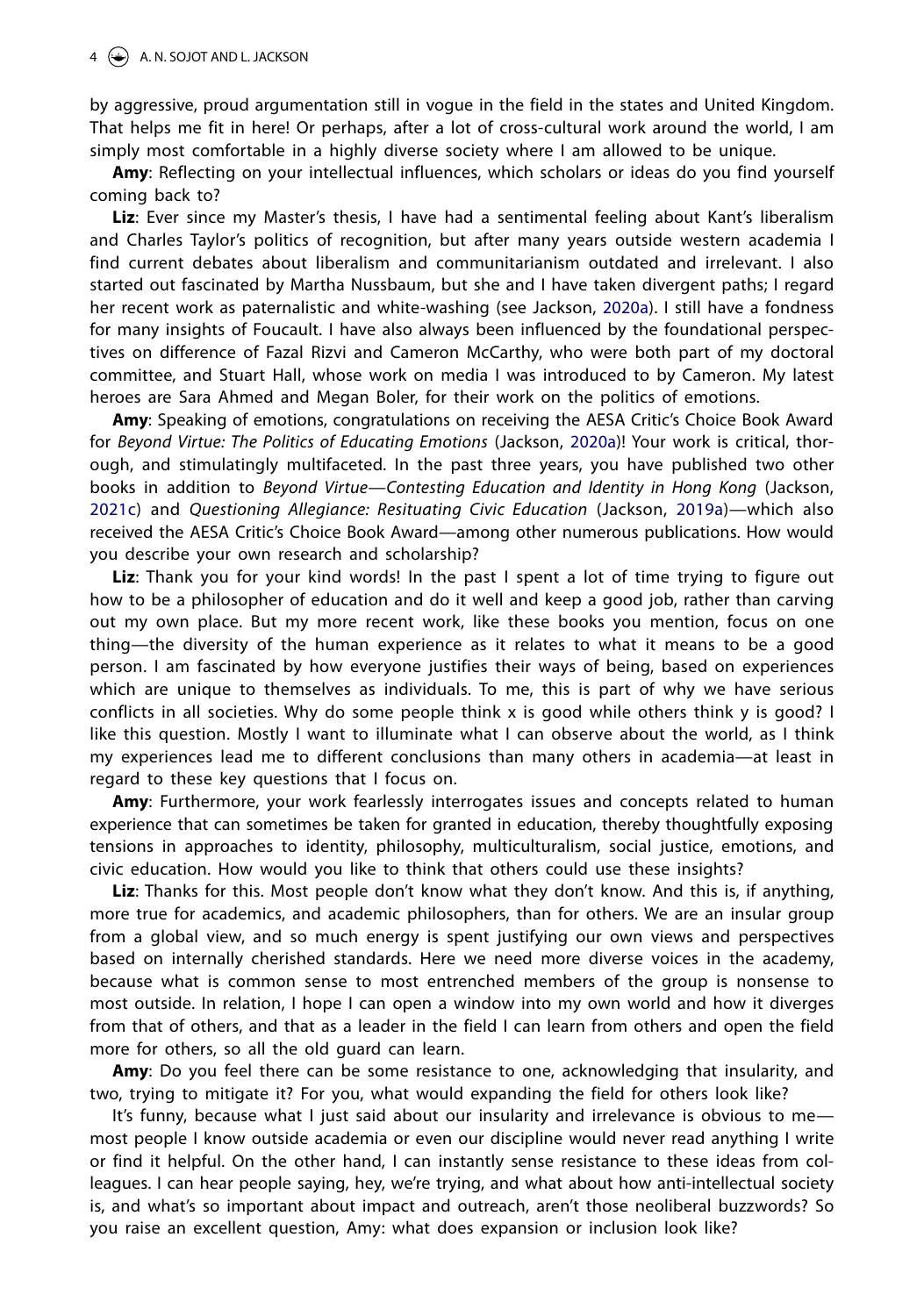I don't have a ready-made response, but this is what I can say: Many academics and philosophers of education want to, for lack of a better term, speak back to power. Meanwhile, we desire comrades and strength in numbers. In my experience there's a natural tension between these two, however, the desire to be in a club and speak one's truth. Hopefully this already sounds melodramatic when the club in question is philosophy of education. In any case, I want to ask in seriousness: Why are students in philosophy of education today asked to emulate or write to scholars who grew up fifty (or 100 or even more) years ago? Why are colleagues from Hiroshima asked to illuminate aspects of local education with John Dewey's ideas? I love the history of thought, and I don't want to throw out standards for clear or persuasive expression. But leaders of the field should model more the open-mindedness and vulnerability required of newcomers. Otherwise we shut out other visions of the world and remain hierarchical.

**Amy**: Throughout this series, we've discussed the different challenges that women face in academia, such as gendered expectations of emotional labour, service, and administrative duties rather than an emphasis on research. Have you encountered these expectations, and if so, how did you navigate them? Have there been other unsaid expectations or even assumptions in academia that required similar navigation?

<span id="page-5-0"></span>**Liz**: Women are often expected to excel in service work and teaching (Jackson, [2017\)](#page-8-9). I was put into these boxes at the first opportunity. While I was publishing books, I was asked to lead curriculum development, which is not my thing. Still this is happening. One thing I learned is to not excel at service, admin, or teaching at the cost of research. Research comes first. Others like the other stuff. I have also worked to promote an image of myself as a researcher and not a teacher—volunteering for the right committees and awards over others. Because that's what I like to do, and what I find meaningful and engaging.

<span id="page-5-1"></span>More generally, I have learned that I have to find meaning and fulfilment internally in relation to what I do and not work to please others, which can be a problem for many women, who are rewarded more for being nice than for being intelligent and self-directed (Jackson [2019b](#page-8-10)). I feel happier after a day of research than a day of teaching, and (at least in the eyes of students) I teach nearly as well with no prep as I do with a day of prep. So this is how I must do it, to keep my sanity.

But I don't think there is an easy answer to your questions. It's about deciding what matters to you and why. I also remind myself sometimes that they wouldn't pay me for work if I loved every minute of it. The key is not to take things personally or get caught up in or feel trapped by faceless bureaucratic structures. One has to keep a balanced perspective, whether or not they face pressures that are particularly related to being a woman in higher education.

**Amy**: Regarding those unsaid pressures and expectations, one of the most valuable things especially for younger scholars of diverse and underrepresented backgrounds is to connect with mentors in the field to help them navigate these expectations. First, who were your mentors and how did you find them? Second, how do you see yourself mentoring other scholars and why is this meaningful?

**Liz**: My undergraduate mentor Candyce Reynolds is still active, and we're in touch. She inspired me to think outside the box about philosophy and justice. At Illinois, my PhD supervisor Nick Burbules also had a major influence on me, particularly his pragmatic approach to political decision making and communication, although I don't think I have admitted that before! And my co-supervisor Fazal Rizvi exposed me to global studies in education, which has been vital for me when philosophy of education is not cosmopolitan enough, or grounded enough, for me.

More recently, I have been working with Michael Peters and Tina Besley in PESA and with EPAT. I admire their commitment to being unique and authentic; their success reassures me that I cannot succeed unless I am true to myself. It is also great to be part of an innovative community, where we aren't debating the same stuff we talked about when I was in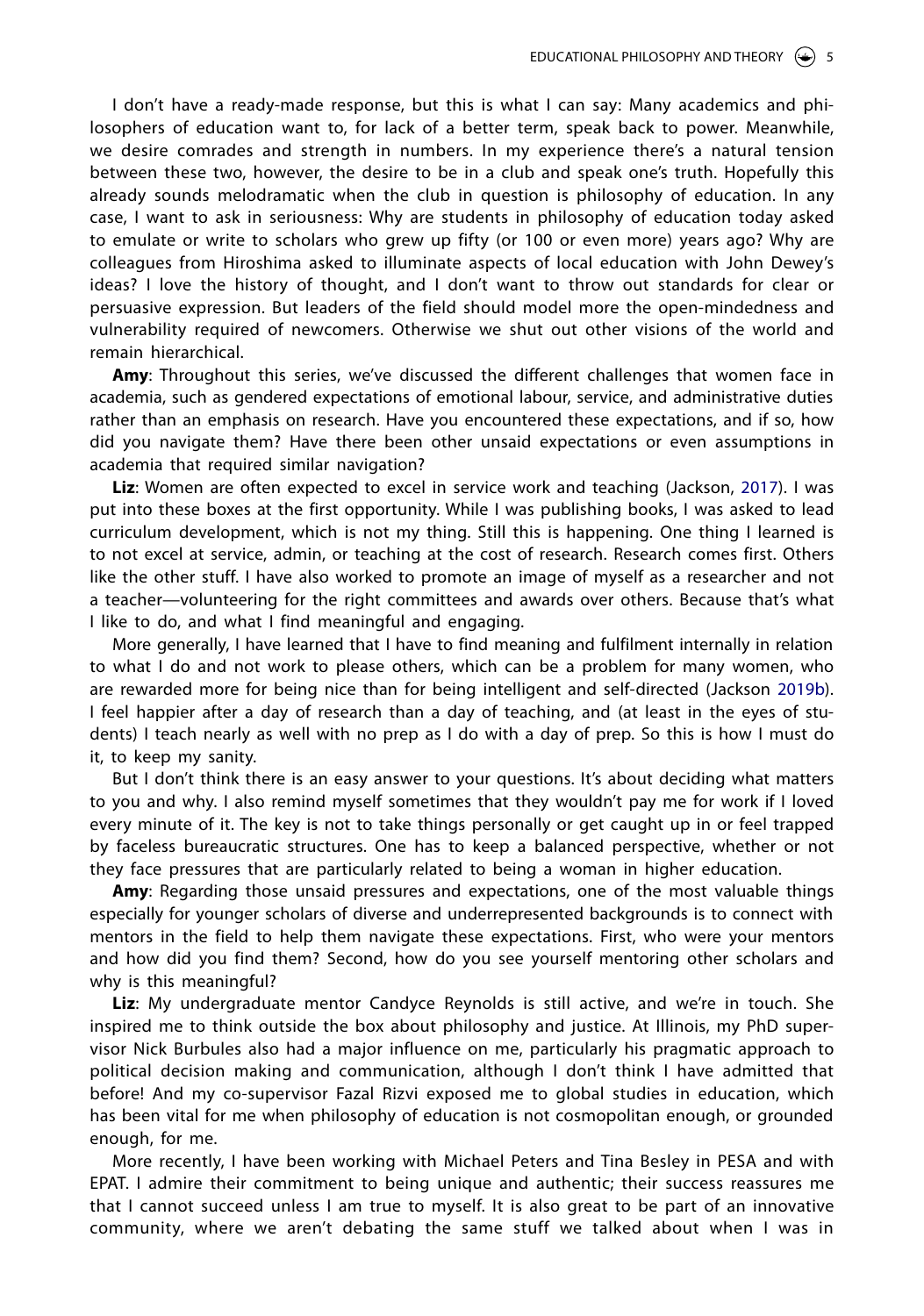school—instead, we think about how to engage at a time when many feel confined and resigned by external pressures, in relation to getting grants, publishing in 'high impact' journals, etc.

**Amy**: I wanted to extend a heartfelt congratulations on the new role you recently entered as the Head of Department of International Education at The Education University of Hong Kong—quite fitting for this series on women and leadership! How would you describe your own leadership style? What three key values inform your leadership philosophy?

**Liz**: Thank you for your congratulations! I rarely think of myself as a leader, and I'm certainly not a 'charismatic' leader. As I alluded to earlier, I like to be quiet in groups, although I love being part of a community and contributing. As a leader, I try to listen and collect as much information as possible before I make a decision. In relation, I don't claim to have the answers, but see myself more as a representative of a group's decision, even if in reality I am the one making the final call. And I like to think I am the tiniest bit punk rock. What I mean is that I hope that, whether I am working within my department in relation to the faculty and university, or with EPAT in relation to PESA and Routledge, my job is not just to take orders from the top and accept the status quo, but also to communicate to the powers that be about the needs and values of those providing the 'bread and butter'—those doing the teaching, producing the articles—at the ground level. So I'm taking (and giving) orders, so to speak, from both directions, more as a conduit or bridge than as a manager working on behalf of the top (see Jackson, [2018;](#page-8-11) [2021d](#page-8-12)).

<span id="page-6-4"></span><span id="page-6-2"></span>**Amy**: Additionally, you are the immediate past PESA President, serving from 2018–2020. What challenges did you face during your role and what successes are you most proud of?

<span id="page-6-3"></span>**Liz**: My PESA presidency was difficult. In 2019, I organised the annual conference in Hong Kong. It was an enormous effort. Over 200 people were planning to join us. On the morning I was to send out the final programme (about three weeks before the conference), the anti-extradition law protests finally erupted at the University of Hong Kong, where I lived and worked (and where the conference was to be held). With serious damage to campus and as another nail in the coffin of Hong Kong's reputation as a safe tourist destination, we had to cancel the conference at the last minute. This was a devastating experience for me personally and professionally (see Jackson, [2020c](#page-8-13)). In this context, I am just proud that I managed to plan it without paying any booking fees to hotels or restaurants. As I also managed to secure reservation refunds from conference hotels, this meant the Society and its members managed more or less financially unscathed. Since then I've noticed some other societies have had more costly conference cancellations and blunders in relation to Covid. And, three years later, many societies around the world still face serious challenges to successfully running an international conference.

I am also proud of some developments of the Society that took off while I was President initiatives around making the Society more open for all, related publications in EPAT on harassment in the field, and the launching of PESA Agora as a venue for ideas and debate at a broader level (see Besley et al., [2021;](#page-8-14) Besley et al., [2022\)](#page-8-15).

<span id="page-6-1"></span><span id="page-6-0"></span>**Amy**: Did your experience serving as PESA President impact your approach to leadership?

**Liz**: I definitely learned more about leadership from being PESA President. I learned about the diverse work styles we have. This is why I remain so fascinated by the diversity of human experience and what it means to do or be 'good'. I learned it is important to understand group dynamics as well as how each member of a community sees their self within it. I do not think I am particularly gifted at leadership, but the experience helped me see things from different perspectives.

**Amy**: Well, I think you are a very capable leader. I remember being impressed with how you deftly navigated the Society through the 2019 conference cancellation as well as the start of the pandemic. And even amidst those challenges, the Society created notable opportunities for meaningful connection. Reflecting on, as you said, 'the diversity of human experience', what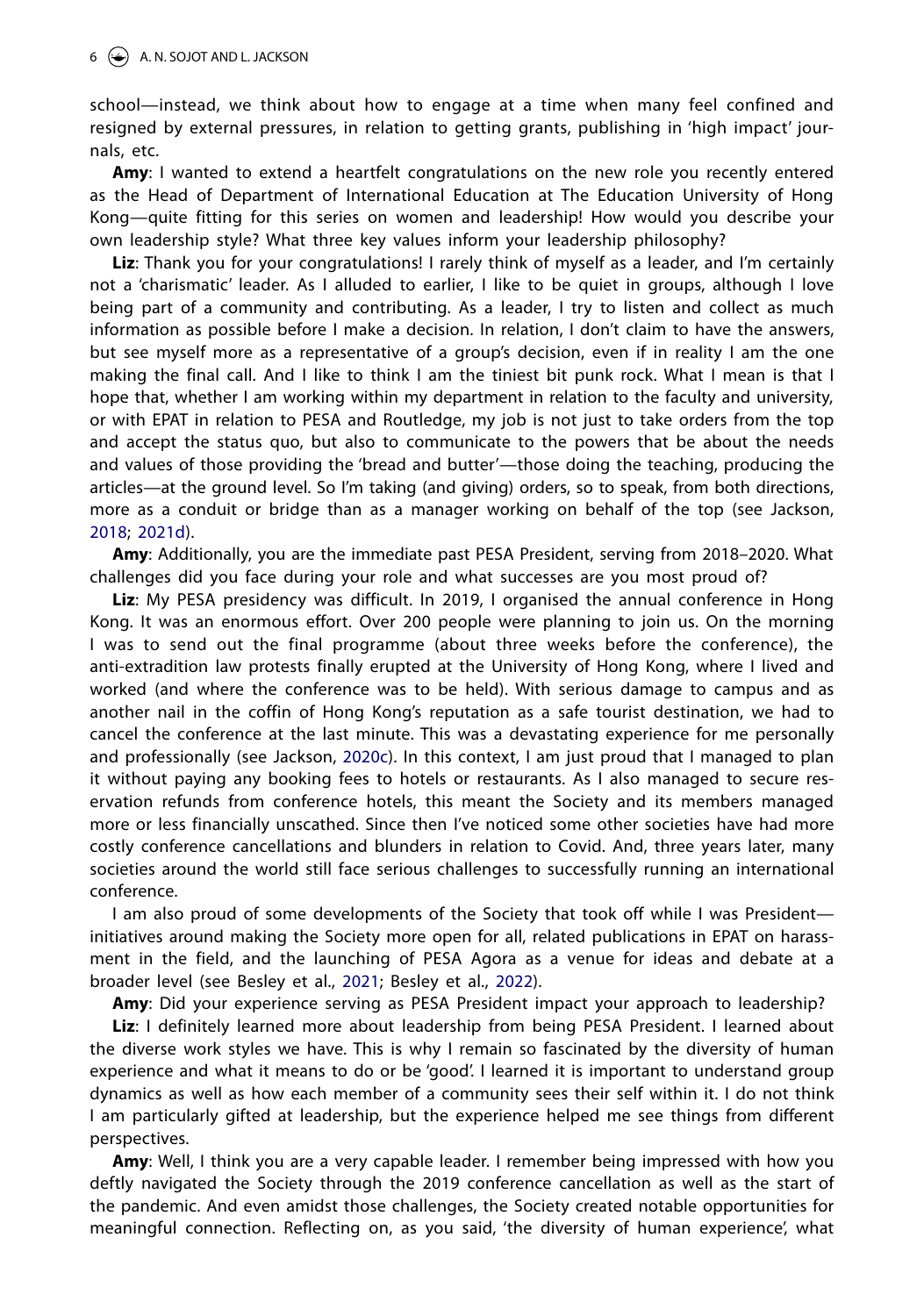discussions or developments are currently emerging in education that you find encouraging and even possibly exciting?

Liz: I am glad to see the field opening up more. It seems like when I was starting out it was mostly treated as unproblematic that most colleagues were white and the majority of leaders were men. I'm glad people like me are not at all deviant now, and that there is greater awareness of the challenges minorities face generally due to biased and discriminatory historical and ongoing status quos (e.g. Jackson & Muñoz-García, [2019](#page-8-16)).

<span id="page-7-3"></span><span id="page-7-0"></span>**Amy**: Alternatively, what issues do you think remain under discussed?

**Liz**: I would like to see more discussion in the field about challenges in higher education which is not only theoretical but also strategic. Many put forward criticisms about the nature of publishing today, grant competition, etc., but often these are read by colleagues as whining. I think there could be big grants for exploring the problems with big grants, for example, and philosophers are in a good position to be co-investigators if not primary investigators on such a project. I would also like to see western philosophy of education open up much more to non-western views, and I have been working in this direction myself (e.g., Jackson, [2020c;](#page-8-17) Nesterova & Jackson, [2022;](#page-9-2) Opiniano et al., [2022\)](#page-9-3). It is unfortunate that most western philosophers of education are largely oblivious to the vibrant philosophical traditions and scholarly communities in Japan, the Philippines, and China, for example. How can one hold anything remotely approaching a global or even broad view of education or philosophy in this case?

<span id="page-7-2"></span>**Amy:** I appreciate your acknowledgement that practical strategies are also necessary in these conversations. To turn this to the current project, what inspired you to begin this series on women, leadership, and PESA?

Liz: In my career, I have often felt like I was missing out on mentorship by women, as most of my supervisors and senior colleagues have been men. Initially, I hardly noticed. But over time I sought mentorship from women, because I realised I faced different experiences and challenges due to being a woman—for example, by men encouraging me to pursue feminist or women's studies, or assuming I was in that area when I wasn't. More generally, I also sensed something was wrong with higher education if almost everyone around me were men, because I assumed (and still do assume) there is no natural or good reason for this uneven distribution. In relation, when you look at the leadership of our learned societies historically (like PES, PESA and PESGB), it has only been quite recently that women served as presidents.

As I realised that I faced different challenges as a woman in the field, I also began to understand that I had treated some of my woman professors poorly in the past. As I became a professor and starting working with students, I understood how I had taken for granted my woman professors, as my cool, older sisters rather than experts in the field. I also realised that another reason why women may lack women mentors is due to extra hassles women face within academia (to do more service and so on). I started out oblivious, but then awakened to the fact that women scholars have been dealing with so many challenges relative to men for decades, and of course centuries (Jackson & Peters, [2019a](#page-9-4), [2019b](#page-8-18)). All of this made me reflect that across generations there is a great deal of knowledge to share and memories and experiences to explore.

<span id="page-7-1"></span>**Amy**: Finally, to wrap up, what is the best advice you have either received or given during the course of your career? Are there any messages would you want to share with readers of this interview, as well as colleagues in philosophy of education?

**Liz**: No advice I could give could be universal, because everyone is different. But if I had a piece of advice based on my own experience, it would be to follow your own path. When I look at my choices, few would have made the same ones, because no one else is me. Following the footsteps of your advisor or mentor (say in your methodology or your career) may look easy, but in the long run forging a new trail will get you more directly to where you actually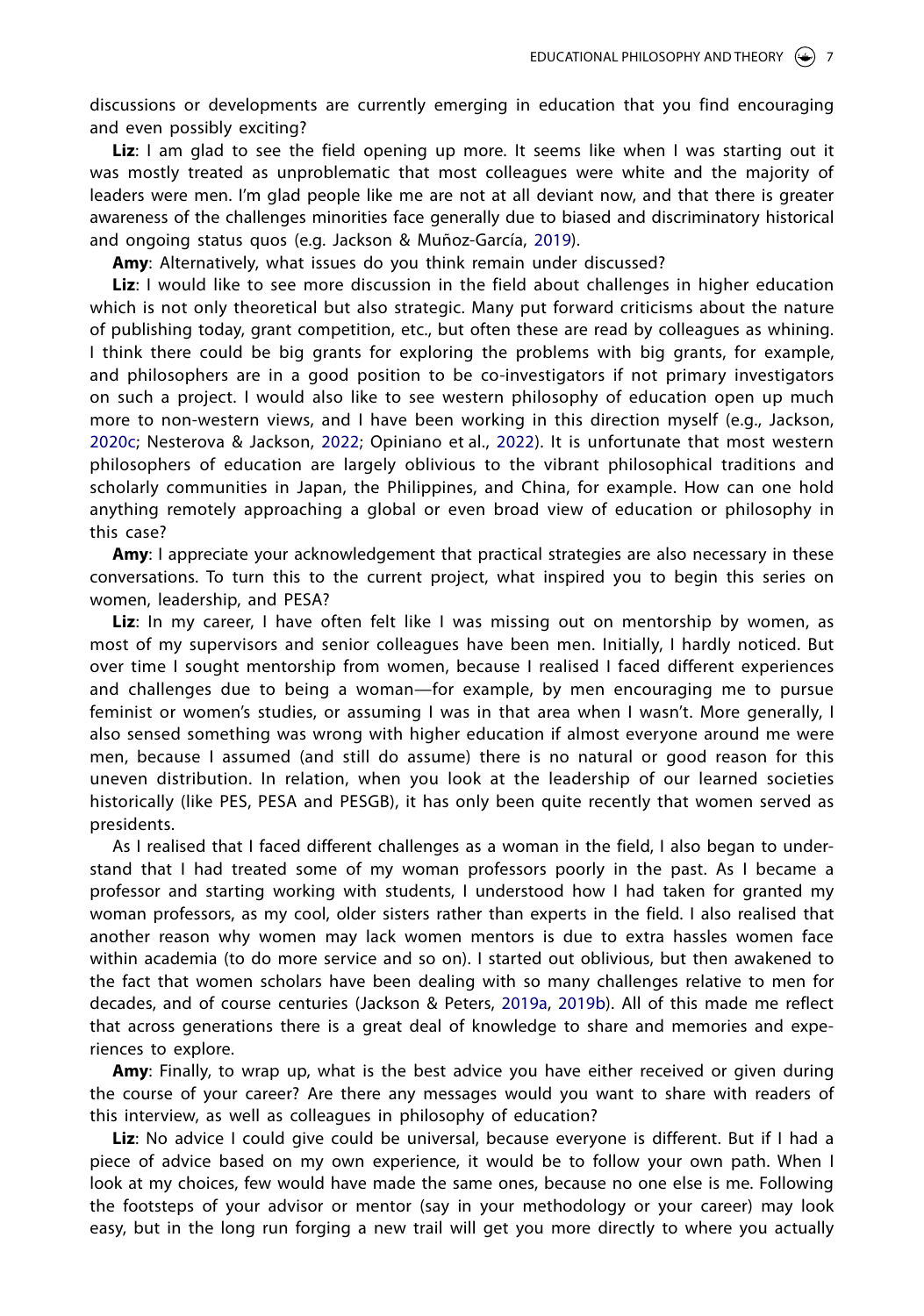want to go. In other words, always question the way of others. No single way takes us to our different futures. If this sounds too abstract, I'll put it another way: the economy, the field, academia, society, politics, technology, the world of ideas—it is all so different now than it was for your mentors and elders, so take their advice about it all with at least one grain of salt.

As for my colleagues, I thank them for reading this. Everyone should have the opportunity to share their story and have others learn from it, and I hope this project can lead to more explorations about who we are beyond our CVs and university webpages. Thanks Amy.

#### **Notes on contributors**

*Amy N. Sojot* is a PhD candidate in the Department of Educational Foundations at the University of Hawai'i at Mānoa. Using interdisciplinary approaches, Amy's research addresses contemporary educational assumptions through philosophy, political theory, cultural studies, and pop-cultural critique. Her current work uses new materialism to explore how sensations can generate open-ended pedagogies and circumvent constrictive approaches to the body in education.

*Liz Jackson* is Professor of International Education at the Education University of Hong Kong. She is the immediate past president of the Philosophy of Education Society of Australasia and the former director of the Comparative Education Research Centre at the University of Hong Kong. She is Deputy Editor for *Educational Philosophy and Theory*. Her recent authored books include *Contesting Education and Identity in Hong Kong* (Routledge, 2021), *Beyond Virtue: The Politics of Educating Emotions* (Cambridge University Press, 2020), and *Questioning Allegiance: Resituating Civic Education* (Routledge, 2019). Her current research is focused on comparative views of emotions and virtues in philosophy and education.

## **References**

- <span id="page-8-14"></span>Besley, T., Jackson, L., & Peters, M. A. ([2021](#page-6-0)). Named or nameless: University ethics, confidentiality and sexual harassment. *Educational Philosophy and Theory*. <https://doi.org/10.1080/00131857.2021.1952865>
- <span id="page-8-15"></span>Besley, T., Jackson, L., Peters, M. A., Devine, N., Mayo, C., Stewart, G. T., White, E. J., Stengel, B., Opiniano, G. A., Sturm, S., Legg, C., Tesar, M., & Arndt, S. [\(2022](#page-6-1)). Philosophers and professors behaving badly: Responses to 'named or nameless' by Besley, Jackson & Peters. An EPAT collective writing project. *Educational Philosophy and Theory*. <https://doi.org/10.1080/00131857.2021.2015322>

<span id="page-8-4"></span>Jackson, L. ([2013](#page-3-0)). They don't not want babies: Globalizing philosophy of education and the social imaginary of international development. In C. Mayo (Ed.), *Philosophy of education 2013* (pp. 353–361). Philosophy of Education Society.

<span id="page-8-3"></span>Jackson, L. ([2014](#page-3-1)). *Muslims and Islam in US education: Reconsidering multiculturalism*. Routledge.

<span id="page-8-9"></span>Jackson, L. ([2017](#page-5-0)). Leaning out of higher education: A structural, postcolonial perspective. *Policy Futures in Education*, *15*(3), 295–308. <https://doi.org/10.1177/1478210317708496>

<span id="page-8-11"></span>Jackson, L. ([2018](#page-6-2)). Reconsidering vulnerability in higher education. *Tertiary Education and Management*, *24*(3), 232–241.

<span id="page-8-8"></span>Jackson, L. ([2019a\)](#page-4-0). *Questioning allegiance: Resituating civic education*. Routledge. <https://doi.org/10.4324/9780429435492>

- <span id="page-8-10"></span>Jackson, L. ([2019b](#page-5-1)). The smiling philosopher: Emotional labor, gender, and harassment in conference spaces. *Educational Philosophy and Theory*, *51*(7), 693–701. <https://doi.org/10.1080/00131857.2017.1343112>
- <span id="page-8-6"></span><span id="page-8-5"></span>Jackson, L. ([2020a](#page-4-1)). *Beyond virtue: The politics of educating emotions*. Cambridge University Press. [https://doi.](https://doi.org/10.1017/9781108699747) [org/10.1017/9781108699747](https://doi.org/10.1017/9781108699747)
- <span id="page-8-1"></span>Jackson, L. ([2020b](#page-2-0)). Diversity, language, and discovering oneself through philosophy of education. *E-Journal of Philosophy of Education*, *5*, 60–70.
- <span id="page-8-17"></span><span id="page-8-13"></span>Jackson, L. (Ed.) ([2020c](#page-6-3)). *Asian perspectives on education for sustainable development*. Routledge.
- <span id="page-8-0"></span>Jackson, L. [\(2021a](#page-2-1)). Ethical leadership means sharing power: An interview with Felicity Haynes. *Educational Philosophy and Theory*. <https://doi.org/10.1080/00131857.2021.1950530>
- <span id="page-8-2"></span>Jackson, L. ([2021b\)](#page-3-2). Becoming classy: In search of class theory in philosophy of education. *Philosophy of Education*, *74*, 315–328.

<span id="page-8-7"></span>Jackson, L. [\(2021c\)](#page-4-2). *Contesting education and identity in Hong Kong*. Routledge. <https://doi.org/10.4324/9781003130611>

- <span id="page-8-12"></span>Jackson, L. [\(2021d\)](#page-6-4). Humility and vulnerability, or leaning in? Personal reflections on leadership and difference in global universities. *Universities and Intellectuals*, *1*(1), 24–29.
- <span id="page-8-18"></span><span id="page-8-16"></span>Jackson, L., & Muñoz-García, A. L. [\(2019](#page-7-0)). Reaction is not enough: Decreasing gendered harassment in academic contexts in Chile, Hong Kong, and the United States. *Educational Theory*, *69*(1), 17–33. [https://doi.org/10.1111/](https://doi.org/10.1111/edth.12357) [edth.12357](https://doi.org/10.1111/edth.12357)